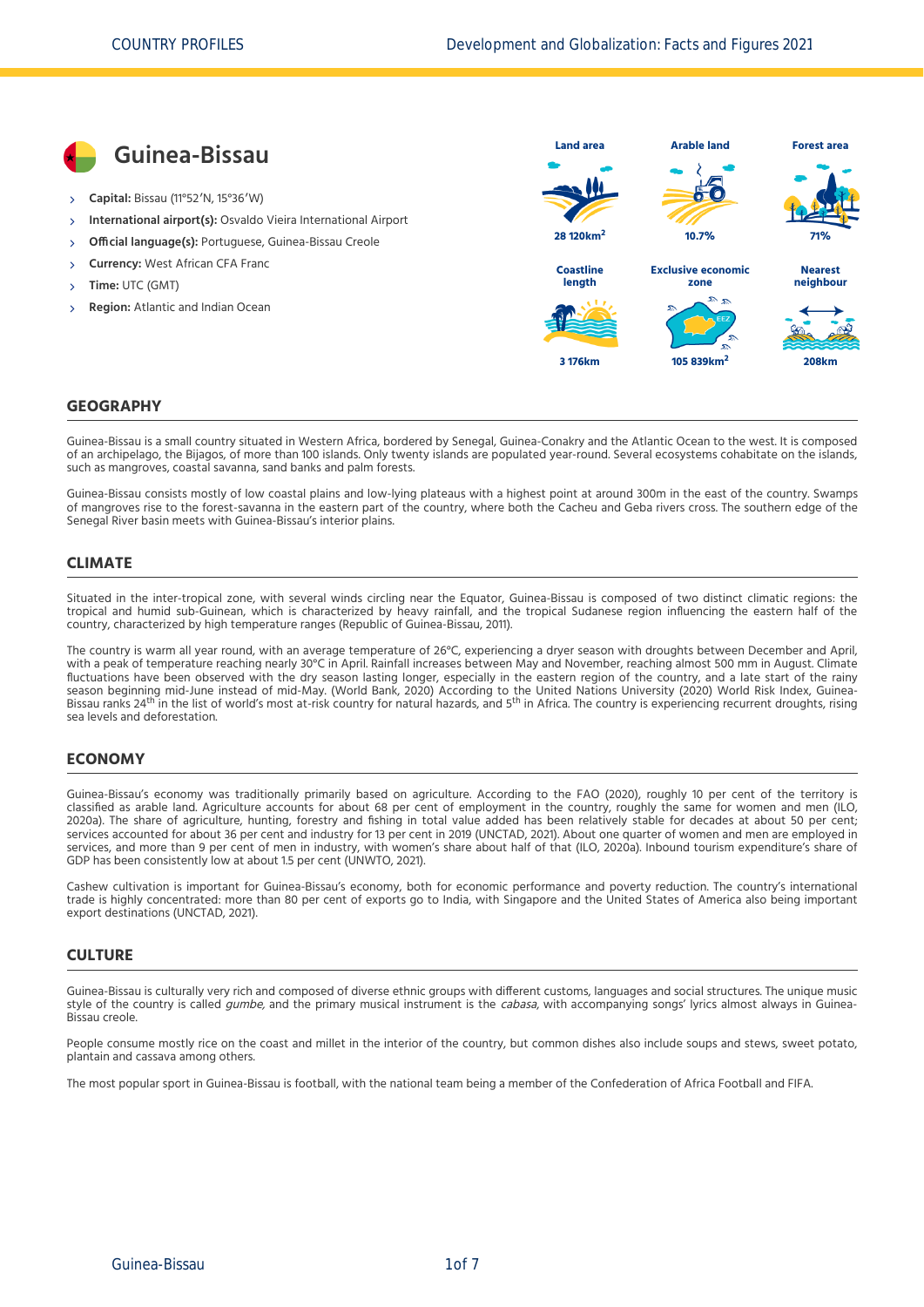### **ECONOMIC TRENDS**

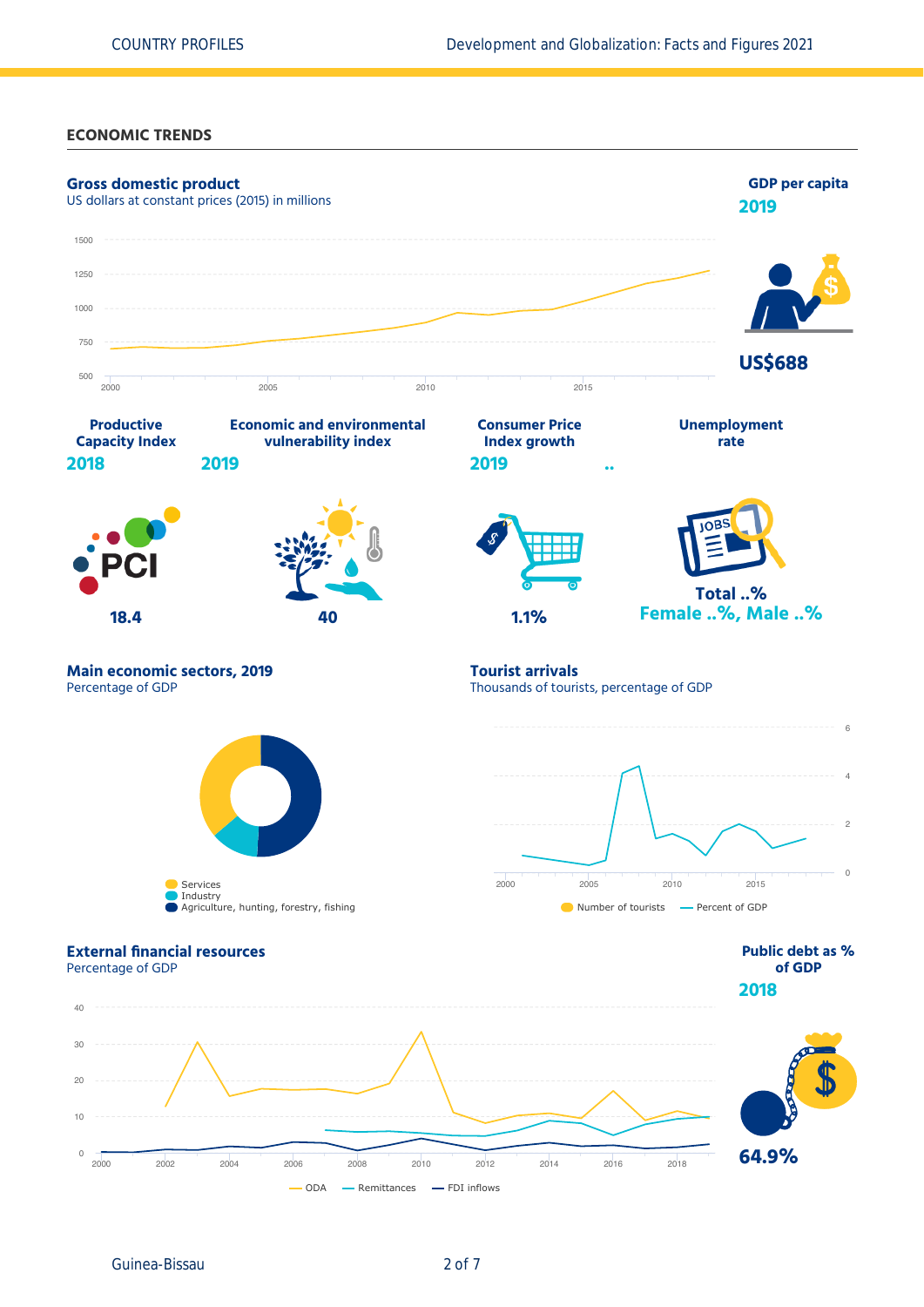### **MARITIME TRANSPORT**

### **Fleet size**

Number of ships

| Ship type            | 2011 | 2019 |
|----------------------|------|------|
| <b>Total fleet</b>   | 1407 | 1407 |
| Oil tankers          | 264  | 266  |
| <b>Bulk carriers</b> | 311  | 333  |
| General cargo        | 161  | 77   |
| Container ships      | 52   | 49   |
| Other types of ships | 619  | 682  |

# **Port performance** Ranked by 2019 data within SIDS group

| Number of port calls         | 146  |    |
|------------------------------|------|----|
| Median time in port (days)   |      |    |
| Average age of vessels       | 20   |    |
| Average size (GT) of vessels | 8978 | 26 |
|                              |      |    |



**Container port throuput**

### **Bilateral connectivity index, 2019** Top 5 partners



### **Liner shipping connectivity index** Maximum China Q1 2006=100

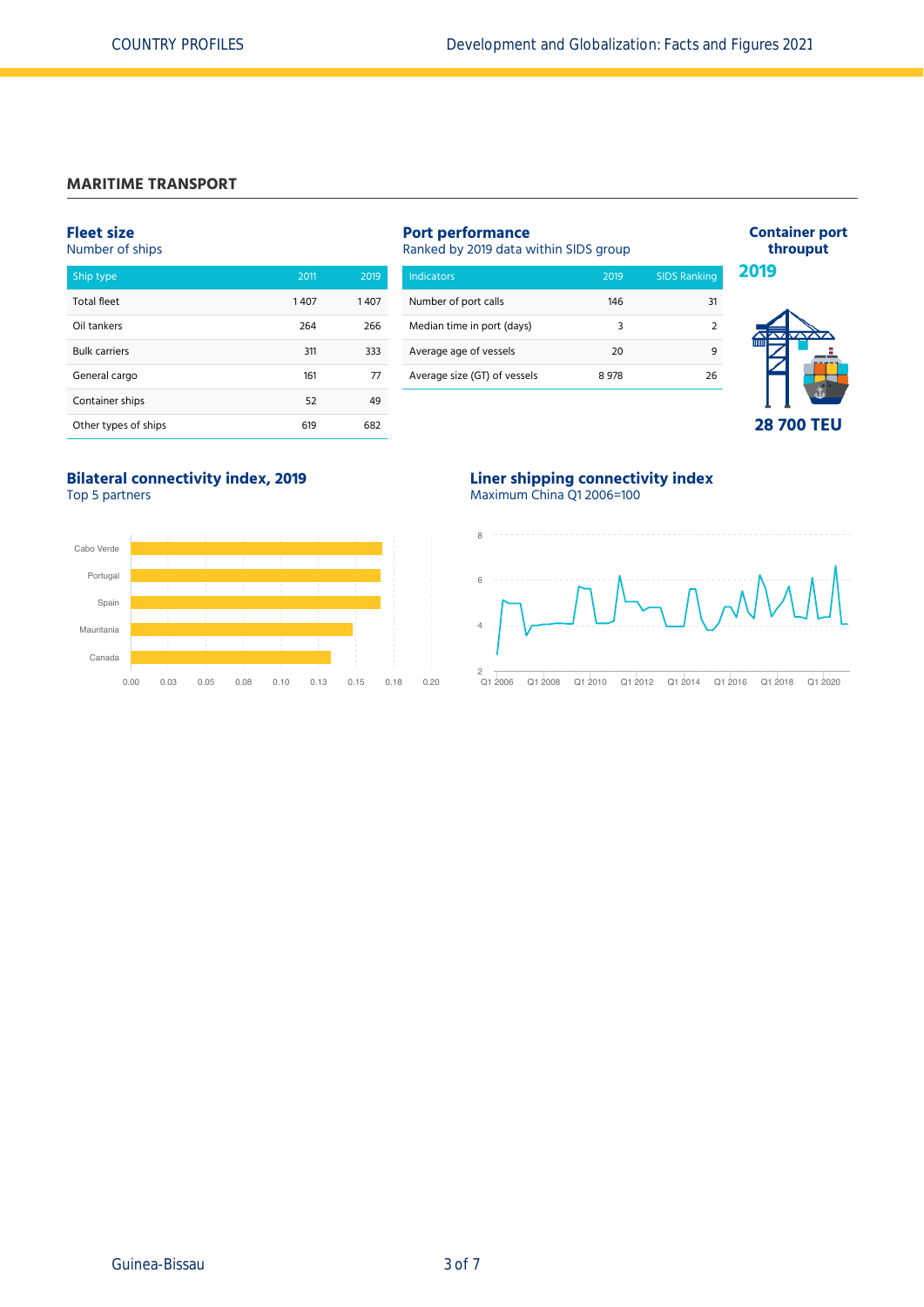### **POPULATION**

### **Total population**

Thousands of people, share of urban population





# **Age structure by gender, 2019**

Percentage of total population

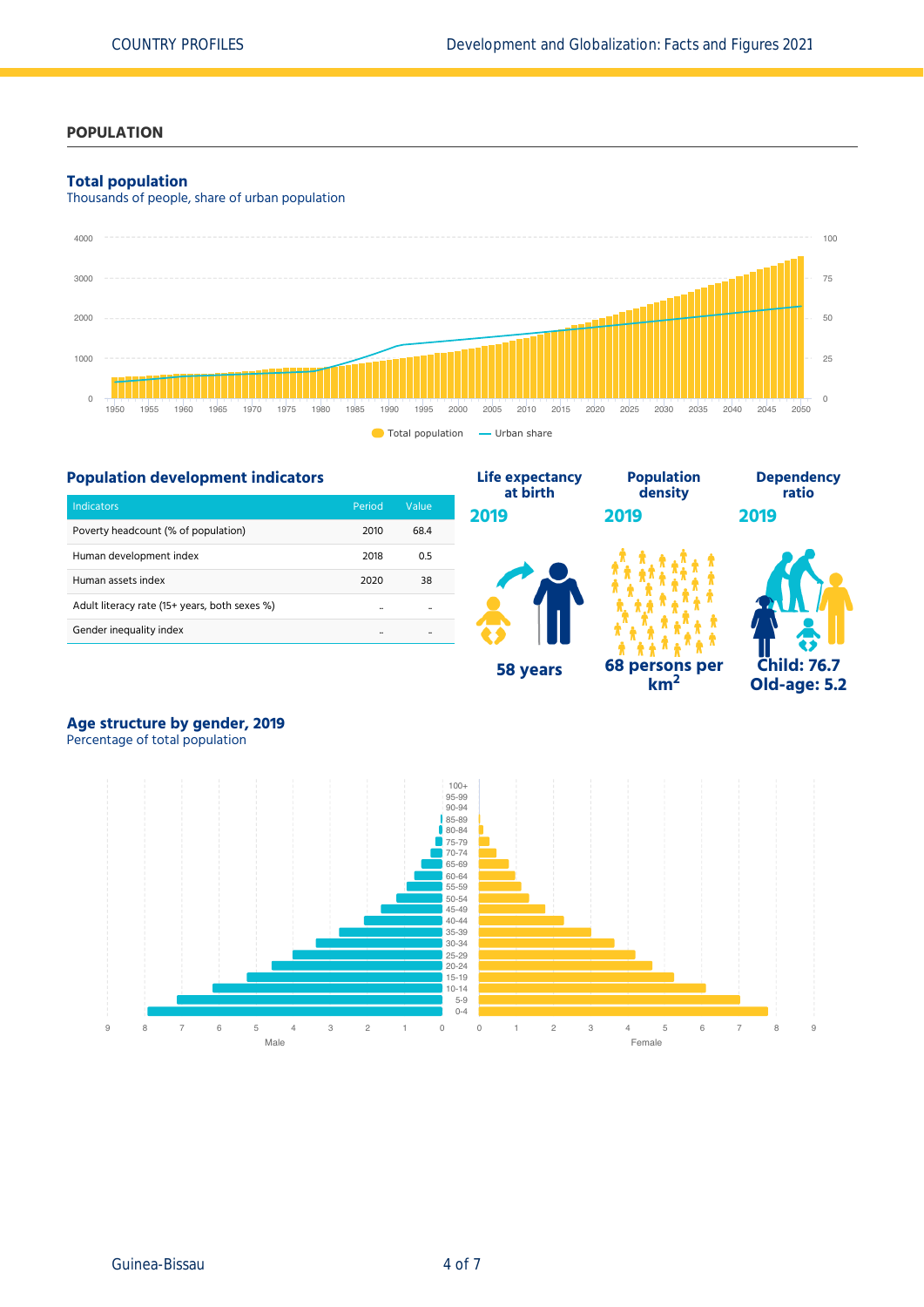# **INTERNATIONAL TRADE**

# **Merchandise and services trade**

US dollars in millions

| <b>Indicators</b>   | 2005 | 2010 | 2015 | 2019 | 2019 (% of GDP) |
|---------------------|------|------|------|------|-----------------|
| Merchandise exports | 89   | 127  | 252  | 249  | 18.8            |
| Merchandise imports | 123  | 196  | 207  | 335  | 25.3            |
| Services exports    | 5    | 44   | 36   | 40   | 3               |
| Services imports    | 42   | 103  | 131  | 161  | 12.2            |
|                     |      |      |      |      |                 |



# **Top 5 partners in merchandise trade, 2019**

Exports in millions US dollars



### **Merchandise exports by product group, 2019**

# **Services exports by category, 2019**

Agricultural raw materials All food items Fuels Manufactured goods Ores, metals, precious stones and non-monetary gold

No data available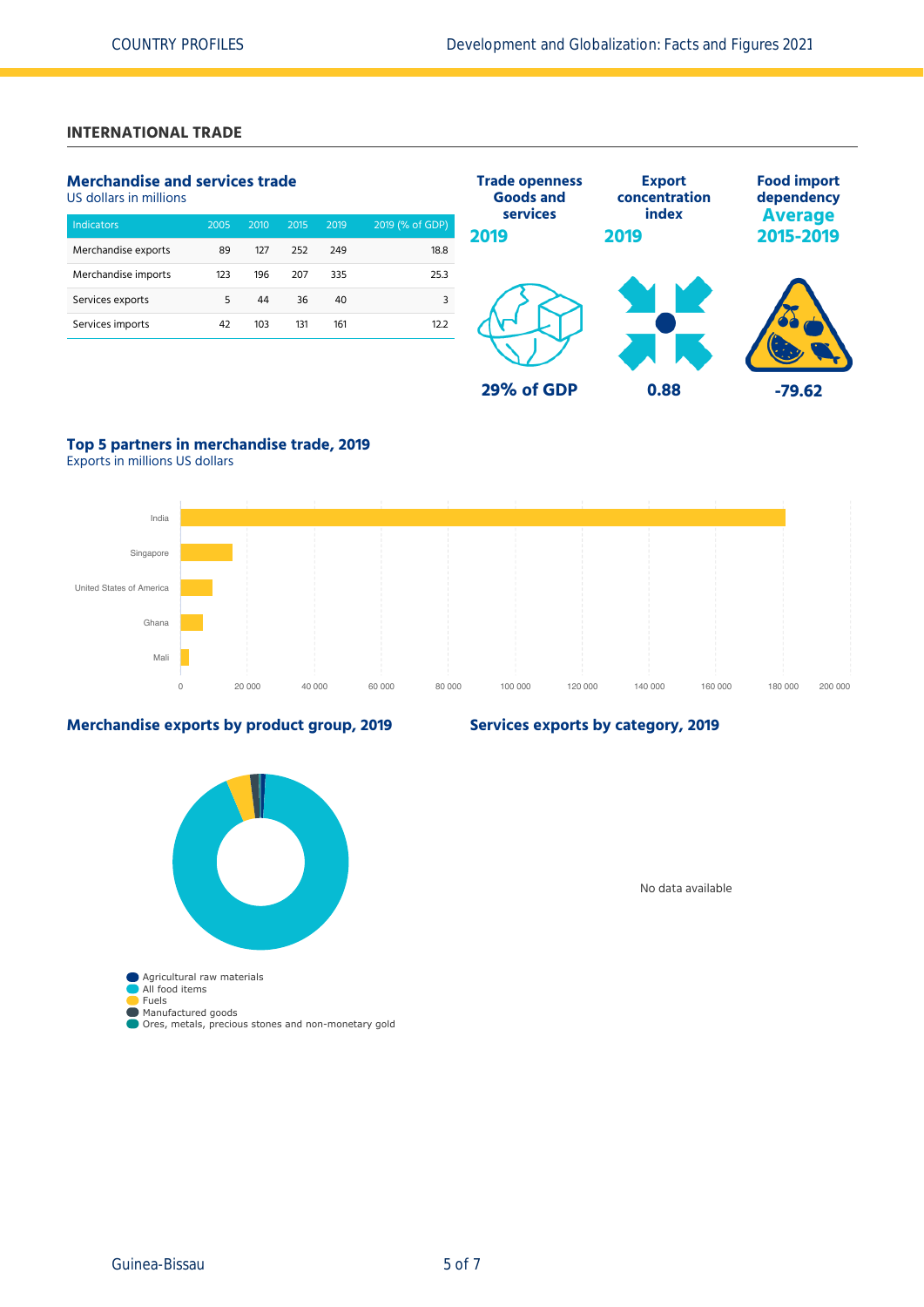### **ENVIRONMENT**



**Disasters indicators Disasters indicators Data not available** 

### **INFORMATION AND COMMUNICATIONS TECHNOLOGY**